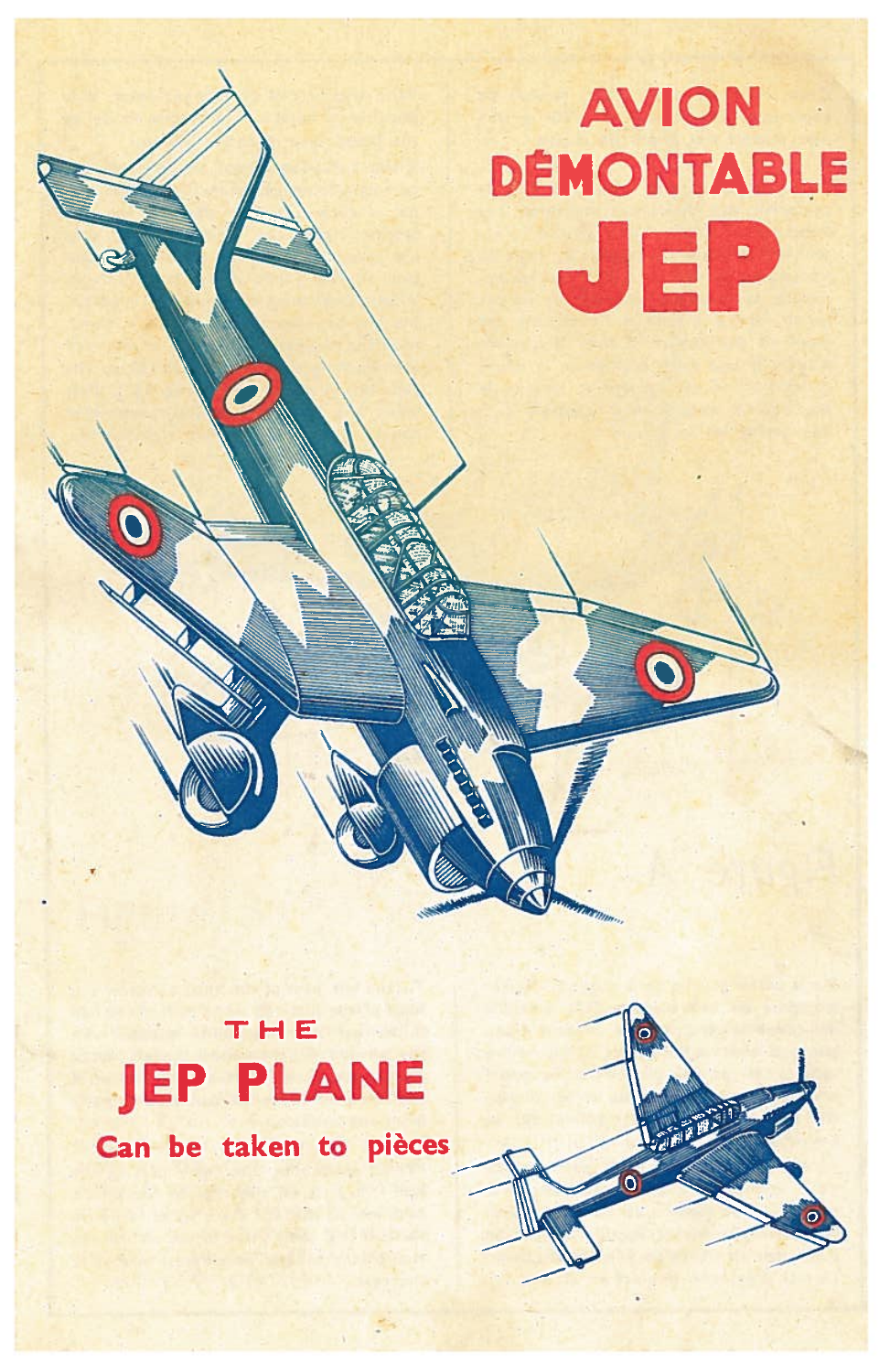Cette boîte de construction permet de reproduire exactement au 1/40<sup>e</sup> le dernier modèle des avions de chassie

Le montage est très simple, si l'on se conforme aux indications suivantes, Les Indications " droite " et " gauche " s'entendent toujours par rapport au siège du pilote dans le sens du vol. Il est recommandé, au cours du montage, de ne pas serrer les vis à fond, à l'exception des deux vis qui servent à fixer le support d'axe (3) aux deux moitiés de la coque (1 et 1 b.). C'est seulement lorsque le modèle est entièrement assemblé qu'il faut serrer les vis à fond.

With this box of component parts, it is possible to build a 1/40th scale model of the latest type of charer planes.

If the indications about to be given are correctly followed, assembling of the model is quite a simple affair. When the words "right" and "left" are given they are taken to mean the position in relation to the pilot's seat when in flight. Whilst assembling the model it is advisabie not to screw the screws right home, with the exception of the two screws used for attaching the axis support (3) to the two halves of the hull (1 and 1 b). Only when the model is entirely assembled should the screws be taken right home.



## Figure A

Sur la partie gauche de la coque (1) visser la pointe de coque avant (2) - la cellule de coque arrière (4) - le support d'empennage avec sa béquille (5). Introduire ensuite la partie gauche du support d'aile (3) dans le creux de la partie gauche de la coque et visser sollde ent de l'extérieur.

Au cours du montage de la partie droite de la coque (1 b.), emboîter le toit de la cabine (6) de façon que les tenons qui sont ménagés sur la coque viennent se loger dans la fente du toit de la cabine. Le mât d'antenne se place en arrière.

To the left part of the hull (1) screw the head of the hull (2) - the cell of the hull in the rear  $(4)$  - the stabiliser support whit the tail-skid (5) Then insert the left part of the wing support (3) into the hollow of the left part of the huil and screw tightly from the outside.

Whilst assembling the right part of the hull (1b) fit on the roof of the pilot's cabin (6) so that the studs to be found on the hull find their place in the slot on the roof of the cabin. The wireless mast is at the rear.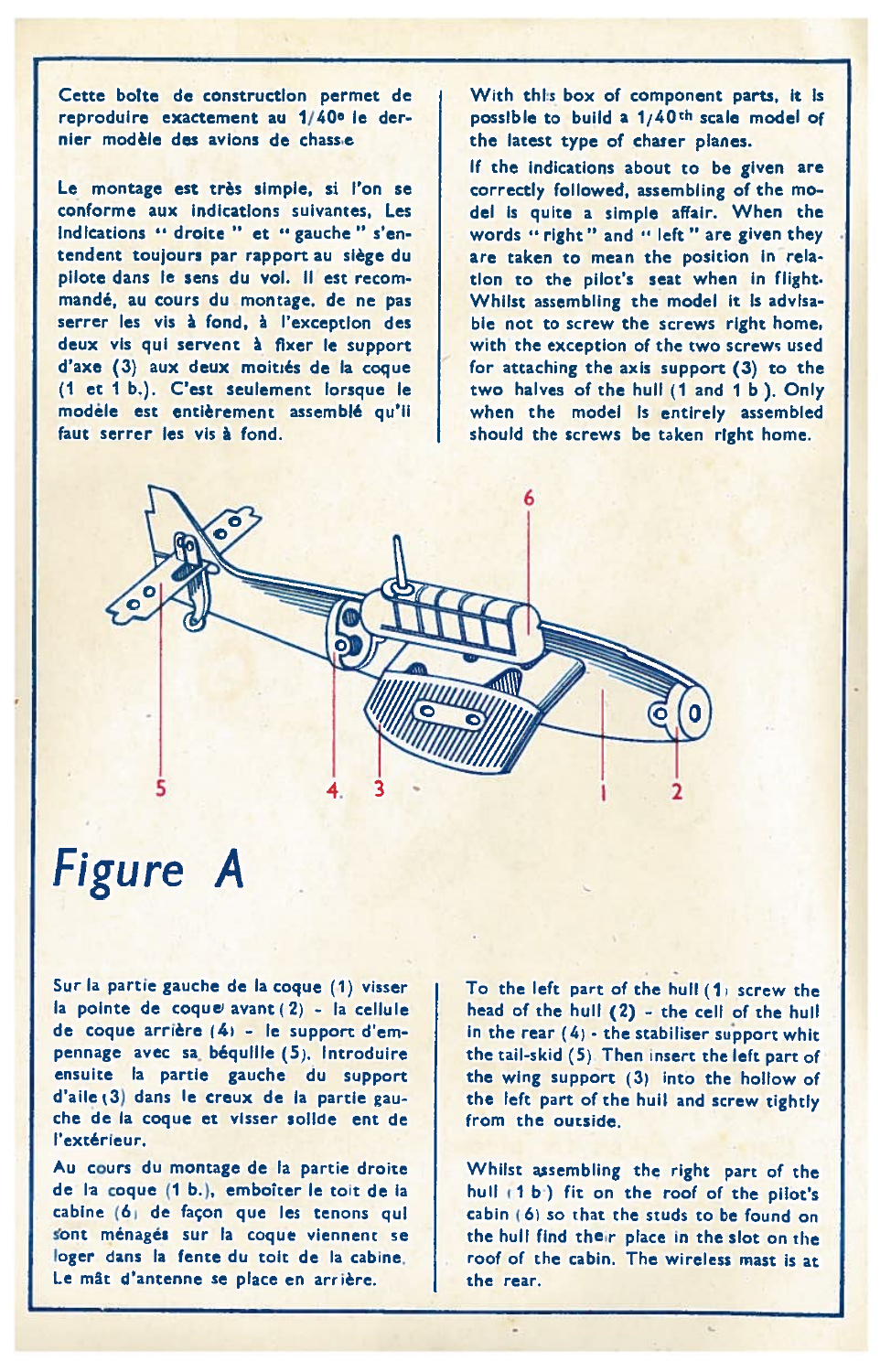

### Figure B Ib <sup>8</sup>

La partie droite de la coque est <sup>g</sup>lissée sur la partie droite du suppor<sup>t</sup> d'alle (3) et solidement vissée aux différents endroits qu<sup>i</sup> sont indiqués par Ies trous de vissage. Poser ensuite la partie supérieure de l'aile droite (7 b) sur le suppor<sup>t</sup> d'alle (3) en maintenant par en dessous la nervure droite de l'aile (8 b.) et visser par en dessus, au moyen des deux vis, Ies deux parties l'une contre l'autre. Procéder de la même manière pour la partie supérieure de l'alle gauche (7) et pour la nervure de l'a'le gauche (8).

Slip the right par<sup>t</sup> of the hull along the right part of the wing support (3) and screw lt up tightly to the dlfférent places indicated by holes made for screwing. Then put the upper part of the right wing (7 b.) on the wing suppor<sup>t</sup> (3) holding the right wing-rib of the wing (8 b.) from underneath, from above, by means of the two screws, fasten the two parts one to the other. Repeat the same ope ration for the upper par<sup>t</sup> of the left wlng (7) and the feft wing—rlb (8).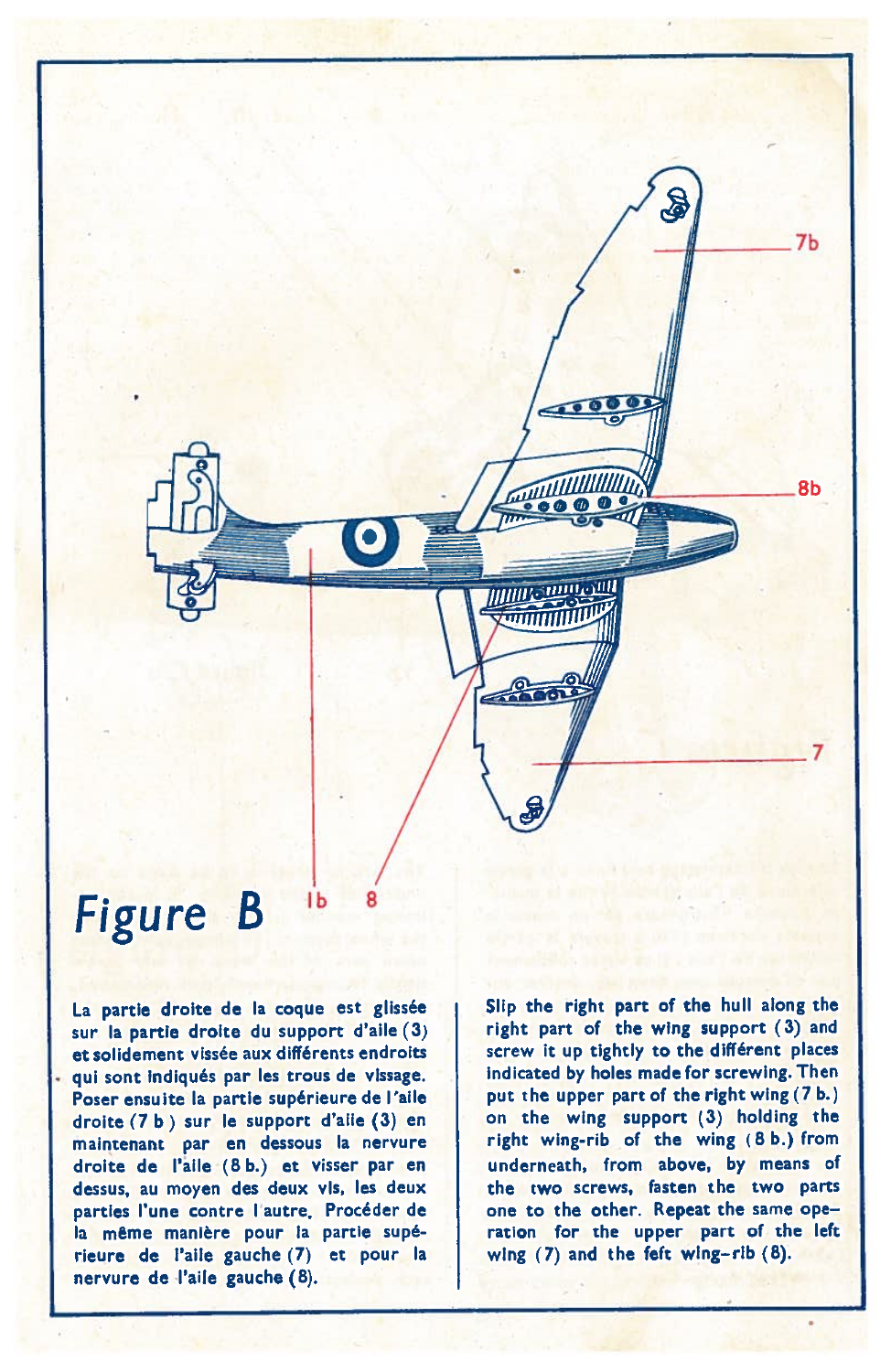

#### Figure C

La roue d'atterrissage sera fixée à la partie inférieure de l'alle gauche (9) de la maniè re suivante : Introduire par en dessus le support de roue (10) à travers la partie inférieure de l'aile (9) et visser solidement par en dessous avec deux vis lnsérer ensuite la roue (12) dans la fourche du support de roue (10) et mettre l'axe (13) en <sup>p</sup>iace. Les deux parties du carter de roue (11 et 11 b.) sont alors vissées au support de roue (10). Ainsi l'axe de la roue ne risque <sup>p</sup>lus de <sup>s</sup>'échapper.

On adapte de la même manière la roue d'atterrissage droite <sup>à</sup> la partie inférieure de l'aile droite (9b.) — Pour éviter tout méprise. le suppori de roue de droite (10 <sup>b</sup> ) est marqué d'un point sur chaque oreille (voir figure C a.)

The landing-wheel is to be fixed to the under side of the left wing 9) in the following manner : from above, introduce the wheel support (10) through the underneath part of the wing (9) and screw tightly from underneath, with iwo screws. Afterwards, slip the wheel (12) into the fork of the wheel-support (10) then put the axle into pIace. The two parta of the wheel housing (11 and 11b.) should then be fastened to the wheel-support (10). In that way, there is no fear of the whee axle's sliding out of piace

The right landing-wheel is fitted in a similar way to the underneath part of the right wing (9 <sup>b</sup> ) To avoid any risk of making <sup>a</sup> mistake. the support of the right wheel (10 b.) is marked with a point on each projection (see figure C a.).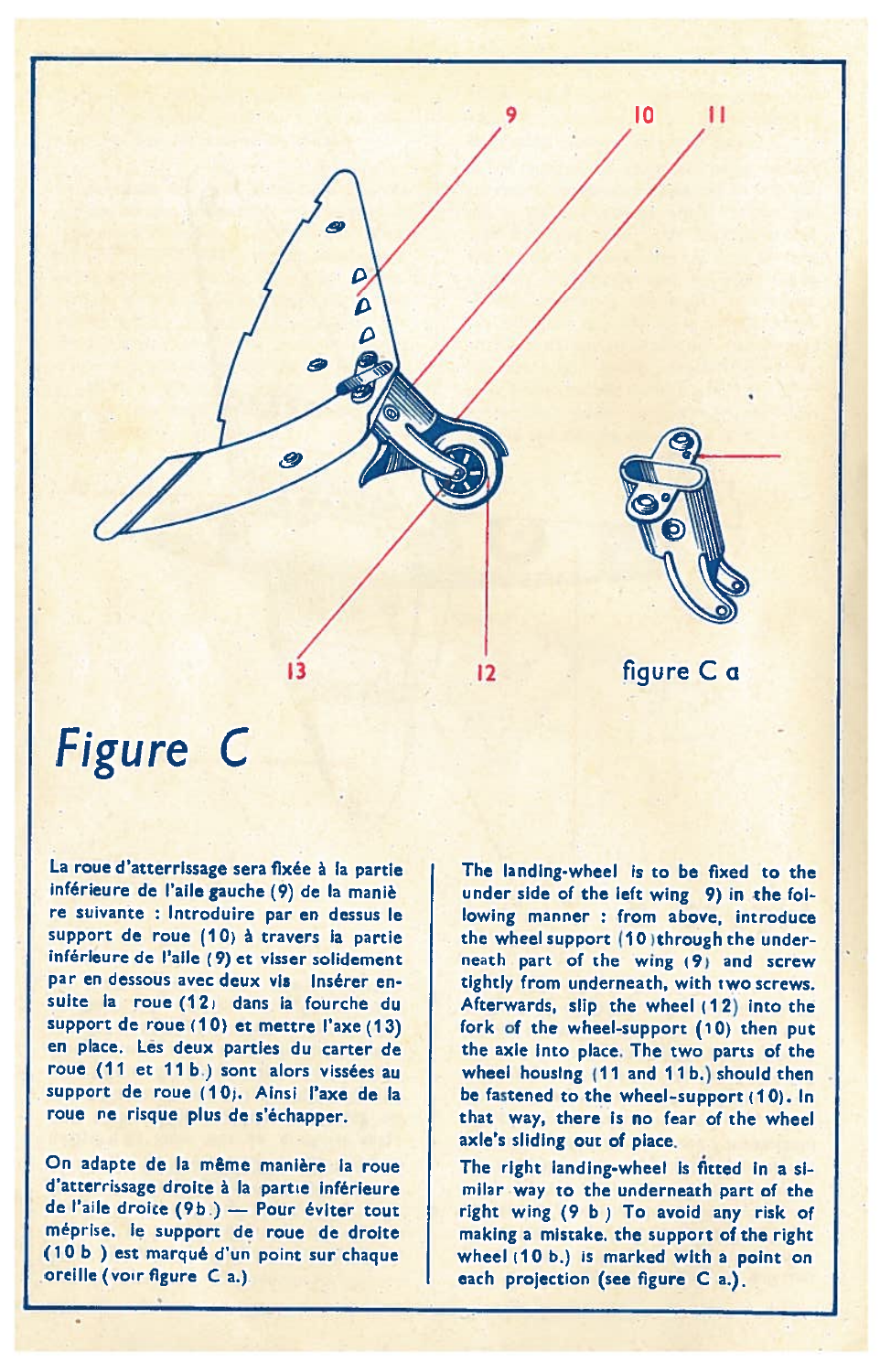

# Figure D

Les parties inférieures des ailes (9 et 9b.) avec les roues d'atterrissage montées, se ront ensuite vissées sous les parties supé rieures (7 et 7b.). — Toutefois les vis ne seront serrées à fond qu'après que les a lerons (14 et 14 b.) et les volets d'alle (15 et 15 b.) auront été accrochées aux ailes, au moyen d'un fil à charnières passé dans les rainures aménagées à cet effet sur le bord de fuite. C'est alors seulement que les deux moitiés d'ailes seront vissées à fond l'une contre l'autre.

The underneath portions of the wings (9 and 9b.), with the landing wheels atta\_ ched, should afterwards be fixed under the upper parts of the wings (7 and 7 b.). Care should be taken not to tighten the screw right home until the wing flaps (15 and 15 b. also the ailerons (14 and 14 b.) have been attached to the wings by means of a hinge wire threaded through grooves provided for the purpose on the trailing edge. Then only should the two halves of the wings be fixed tightly one against the other by screwing the screws right home.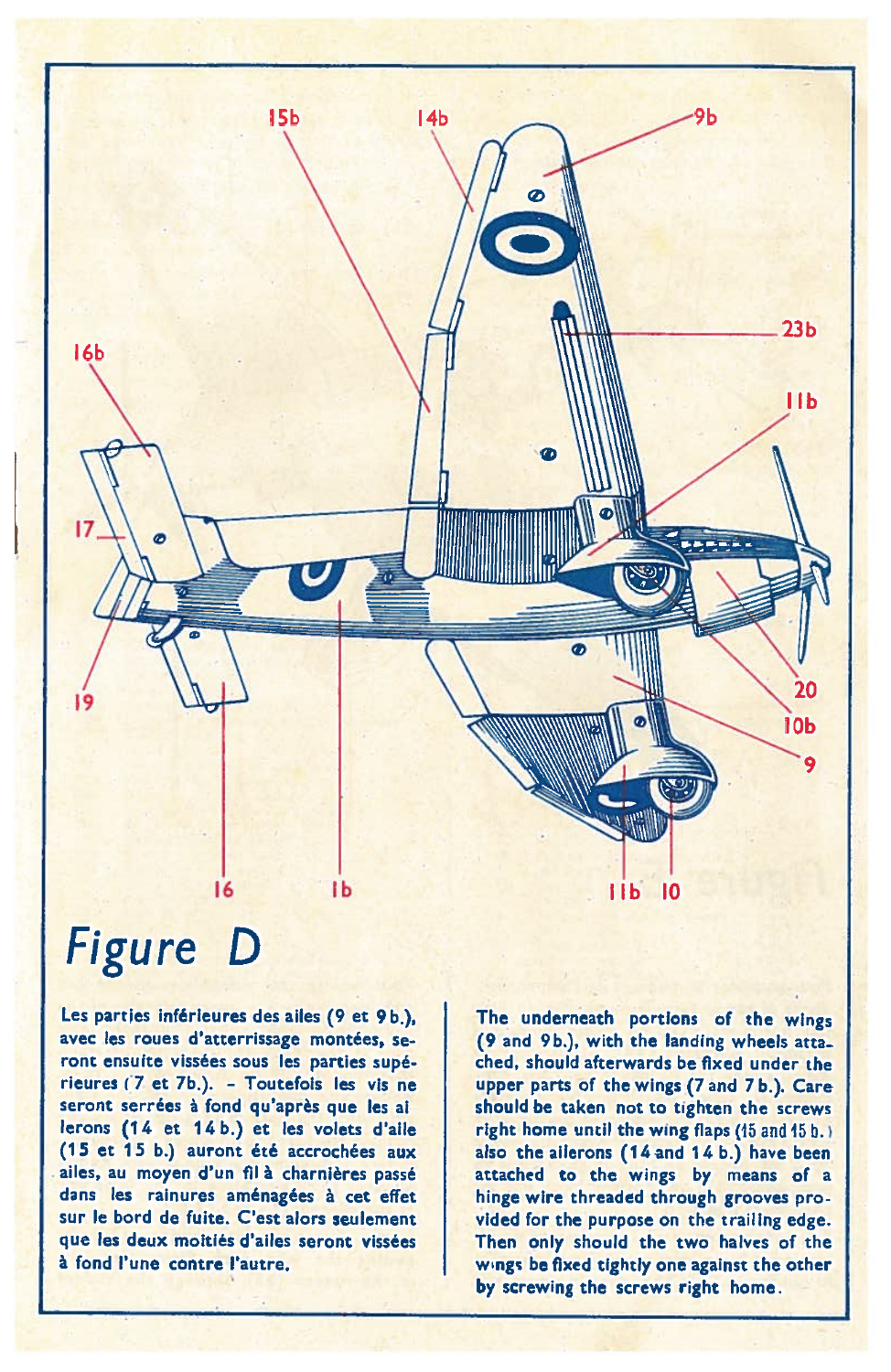

#### Figure E

Pour terminer le montage de l'empennage visser la partie supérieure gauche du plan fixe horizontal  $(18)$  en même temps que la partie inférieure (16), sur le support d'empennage (5) au moyen de 2 vis. Procéder de même pour le côté droit, la partie (18 b.) étant placée en dessus et la partie (16 b.) en dessous. Avant de serrer les 4 vis, mettre en place le gouvernail de profondeur (17) de la même façon que les ailerons (14 cc 14b).

Enfin metcre en piace le gouvernall de di rection (19) en introduisant par en haut le fil qui forme l'axe (25) dans le gouvernai

To complete the assembling of the tail stabiliser screw the upper left part of the immobile horizontal <sup>p</sup>iane (1 8) at the same time as the iower parc (16) to the stabi liser support (5) by means of to screws. Repeat the same operation for the right side with the part (18 b.) piaced on the top and che parc (16b.) <sup>p</sup>'aced underneath. Before tightening the four screws, fix the elevator (17) into piace in the same way as the ailerons  $(14$  and  $14$  b<sup>-</sup>).

Finally, fasten on the rudder (19) by passing the wire wich forma the axie of the rudder (25), through the rudder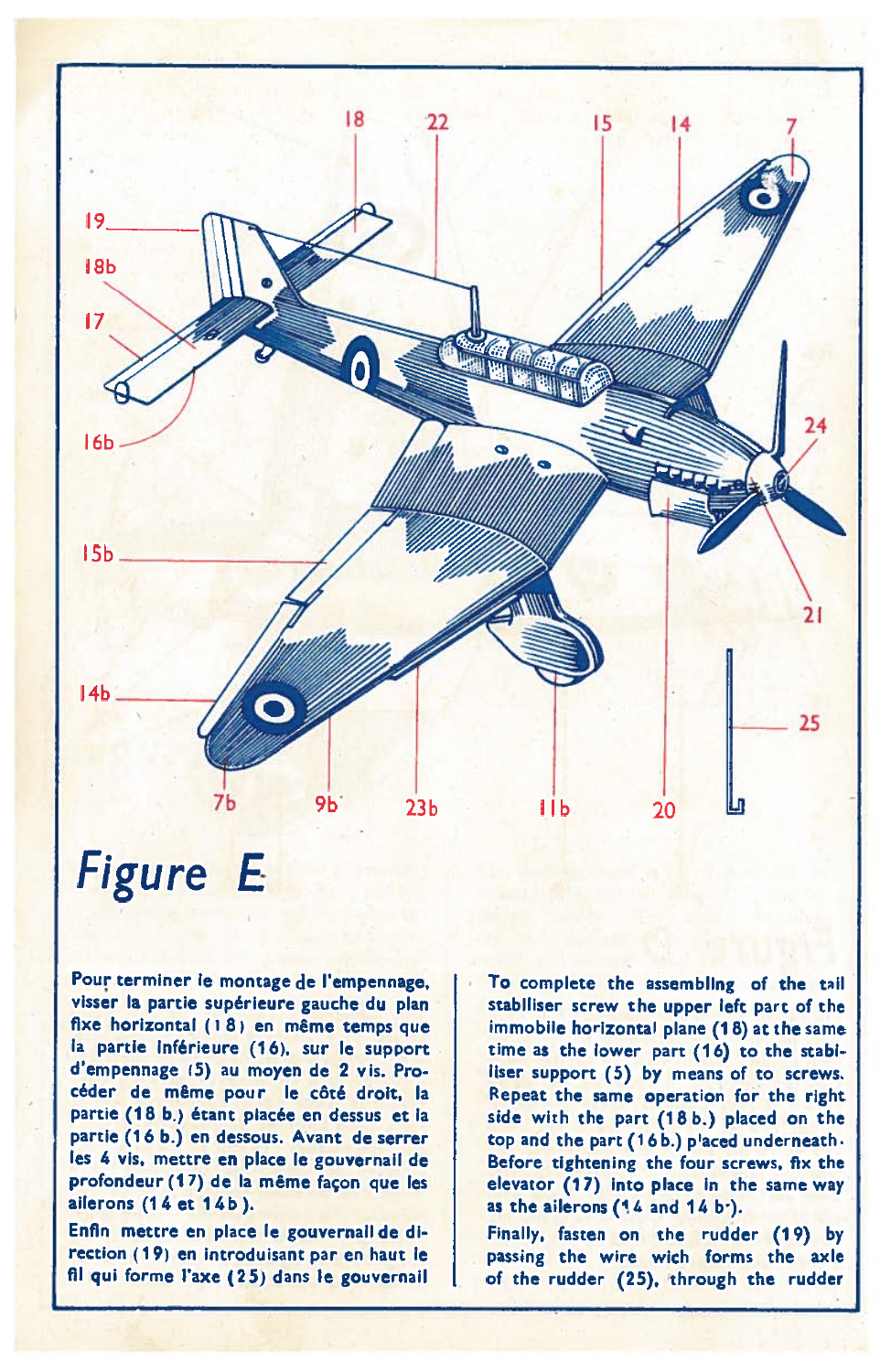et en le faisant passer à travers Ies deux parties de la coque. Le côté le plus large du gouvernail se place en bas. La partie cambrée du fil de charnière (25) est introduite à l'intérieur du gouvernail.

Fixer ensuite le carter du radiateur (20) à la partie inférieure de la pointe avant de la coque, en insérant les tenons dont les bords sont munis dans les fentes cor respondantes de la coque.

L'hélice (21 sera vissée solidement à la pointe de la coque (2) au moyen de la via longue destinée à cet usage (24).

Pour terminer, disposer le fil d'antenne (22) en tendant un fil quelconque entre le mit d'antenne et le plan fìxe vertical

and through the two parta of the hull at the same time. The wider par<sup>t</sup> of the rud der shoulb be placed dowriwards Introduce the hooked portion of the hinge wire (25) into the rudder,

Then flx the radiator housing  $(20)$  to the underneath par<sup>t</sup> of the huil headpiece, by inserting the studs to be found on the edges, into the corresponding slots in the hull.

The airscrew (21) should be screwed tig htly to the hull headpiece (2) by means of the long screw supplied for that purpose (24),

As a finishing job, arrange the wireless aerial (22) which can be composed of any sort of wire, between the areial mast and the fixed vertical piane.

#### Liste des pièces détachées

| 1.              | Partie gauche de la coque.                |
|-----------------|-------------------------------------------|
| 1Ь.             | Partie droite de la coque.                |
| 2.              | Pointe de coque.                          |
| 3.              | Support d'aile.                           |
| 4.              | Cellule de coque (arrière).               |
| 5.              | Support d'empennage avec sa béquille.     |
| 6.              | Toit de la cabine.                        |
| 7.              | Partie supérieure de l'alle gauche.       |
| 7Ь.             | Partie supérieure de l'aile droite        |
| 8.              | Nervure de l'aile gauche.                 |
| 8b.             | Nervure de l'aile droite.                 |
| 9. .            | Partle inférieure de l'aile gauche.       |
| 9Ь.             | Partie inférieure de l'alle droite.       |
| 10.             | Support de roue gauche                    |
| 10Ь.            | Support de roue droit                     |
| 11.             | Carter de roue gauche.                    |
| 11Ь.            | Carter de roue droit                      |
| 12.             | Roue d'atterrissage.                      |
| 13.             | Axe de la roue d'atterrissage.            |
| 14.             | Alleron de gauche.                        |
| 14 <sub>b</sub> | Aileron de droite.                        |
| 15.             | Volet d'atterrissage de gauche.           |
| 15b.            | Volet d'atterrissage de droite.           |
| 16.             | Partie inférieure du plan fixe horizontal |
|                 | gauche                                    |
| 16b.            | Partie inférieure du plan fixe horizontal |
|                 | droit.                                    |
| 17.             | Gouvernail de profondeur.                 |
| 18.             | Partie supérieure du plan fixe horizontal |
|                 | gauche.                                   |
| 18b.            | Partie supérieure du plan fixe horizontal |
|                 | droit                                     |
| 19.             | Gouvernall de direction.                  |
| 20.             | Carter du radiateur.                      |
| 21.             | <b>Hélice</b>                             |
| 22.             | Fil d'antenne (non fourni).               |
| 23.             | Frein de vol en piqué gauche.             |
| 23Ь             | Frein de vol en piqué droit.              |
| 24.             | Vis de l'hélice                           |
| 25.             | Axe du gouvernail de direction.           |
| 26.             | Vis de rechange                           |
| 27.             | <b>Tournevis</b>                          |
|                 |                                           |

#### List of component parts

| 1.              | Left part of the hull.                   |
|-----------------|------------------------------------------|
| 1b.             | Right part of the hull.                  |
| 2.              | Headpièce of the hull.                   |
| 3.              | Wing-support                             |
| 4.              | Hull cell (rear)                         |
| 5. .            | Stabiliser support with the tail-skid.   |
| 6.              | Roof of the cabin                        |
| 7.              | Upper part of the left wing.             |
| 7Ь.             | Upper part of the right wing.            |
| 8.              | Rib of the lef wing.                     |
| 8b.             | Rib of the right wing.                   |
| 9.              | Lower part of the left wing.             |
| 9b.             | Lower part of the right wing.            |
| 10.             | Support or the left wheel.               |
| 10 <sub>b</sub> | Support for the right wheel.             |
| 11.             | Housing for the left wheel.              |
| 11Ь.            | Housing for the right wheel.             |
| 12.             | Landing wheel.                           |
| 13.             | Axle of the landing wheel.               |
| 14.             | Left alleron.                            |
| 14b.            | Right alleron.                           |
| 15.             | Left landing flap                        |
| 15b.            | Right landing flap.                      |
| 16.             | Under part of the left fixed horizontal  |
|                 | plane.                                   |
| 16b.            | Under part of the right fixed horizontal |
|                 | plane.                                   |
| 17.             | Elevator                                 |
| 18.             | Upper part of the left fixed horizontal  |
|                 | plane                                    |
| 18b.            | Upper part of the right fixed horizontal |
|                 | plane                                    |
| 19.             | Rudder                                   |
| 20.             | Radiator housing.                        |
| 21.             | Airscrew.                                |
| 22.             | Aerial wire (not supplied).              |
| 23.             | Left diving brake flap.                  |
| 23b<br>24.      | Right diving-brake flap                  |
| 25.             | Airscrew screw                           |
| 26.             | Axle of the rudder.                      |
| n.              | Spare screw<br>.                         |

Screwdrlver, 27.